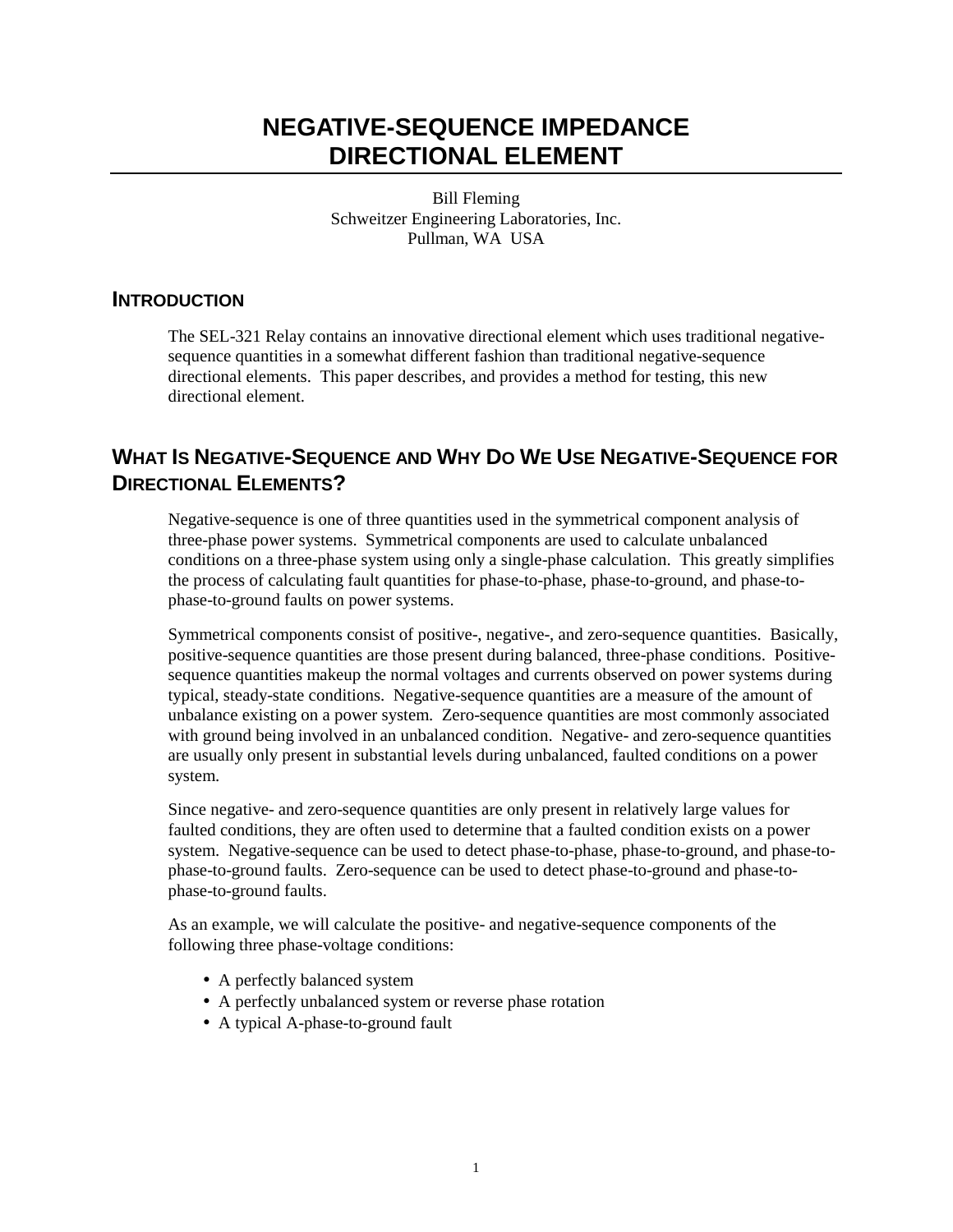The equations to calculate positive-and negative-sequence are given as:

$$
V_1 = 1/3 \cdot (Va + aVb + a2Vc)
$$
  
\n
$$
V_2 = 1/3 \cdot (Va + a2Vb + aVc)
$$

 $V_1$  is positive-sequence voltage,  $V_2$  is negative-sequence voltage, and "a" is an operator equal to 1<120. Multiplying a phasor by "a" rotates that phasor 120 degrees counter-clockwise. When squared, the " $a^{2}$ " operator becomes equal to 1<240 and rotates a phasor by 240 degrees counterclockwise.

Consider a perfectly balanced system.

 $Va = 67 < 0$  volts  $Vb = 67 < -120$  volts  $Vc = 67 < 120$  volts  $V_1 = 1/3$  ·  $(67<0 + 1 < 120$  ·  $67 < 120 + 1 < 240$  ·  $67 < 120$ )  $= 1/3$  ·  $(67<0 + 67<0 + 67<0) = 1/3$  ·  $3 \cdot 67<0 = 67<0$  volts  $V_2 = 1/3 \cdot (67 \le 0 + 1 \le 240 \cdot 67 \le 120 + 1 \le 120 \cdot 67 \le 120)$  $= 1/3$  ·  $(67<0 + 67<120 + 67<240) = 1/3$  ·  $0 = 0$  volts

For a perfectly balanced system, positive-sequence voltage is equal to 67<0 volts and negativesequence voltage is zero.

Next we examine a perfectly unbalanced system or a system that has reverse phase rotation.

 $Va = 67 < 0$  volts  $Vb = 67 < 120$  volts  $Vc = 67 < -120$  volts  $V_1 = 1/3 \cdot (67 \le 0 + 1 \le 120 \cdot 67 \le 120 + 1 \le 240 \cdot 67 \le 120)$  $= 1/3$  ·  $(67<0 + 67 < 240 + 67 < 120) = 1/3$  ·  $0 = 0$  volts  $V_2 = 1/3$  ·  $(67<0 + 1 < 240$  ·  $67 < 120 + 1 < 120$  ·  $67 < 120$ )  $= 1/3$  ·  $(67<0 + 67<0 + 67<0) = 1/3$  ·  $3 \cdot 67<0 = 67<0$  volts

For a perfectly unbalanced system, negative-sequence voltage is equal to 67<0 volts and positivesequence voltage is zero.

Lastly, we examine a typical A-phase-to-ground fault.

 $Va = 37 < 0$  volts  $Vb = 67 < -120$  volts  $Vc = 67 < 120$  volts  $V_1 = 1/3$  ·  $(37<0 + 1 < 120$  ·  $67 < 120 + 1 < 240$  ·  $67 < 120$ )  $= 1/3$  ·  $(37<0 + 67<0 + 67<0) = 1/3$  ·  $171<0 = 57<0$  volts  $V_2 = 1/3 \cdot (37 \le 0 + 1 \le 240 \cdot 67 \le 120 + 1 \le 120 \cdot 67 \le 120)$  $= 1/3$  ·  $(37<0 + 67 < 120 + 67 < 240) = 1/3$  ·  $30<180 = 10 < 180$  volts

For an A-phase-to-ground fault, the positive-sequence voltage is reduced somewhat and the negative-sequence voltage is 180 degrees out-of-phase with the positive-sequence voltage.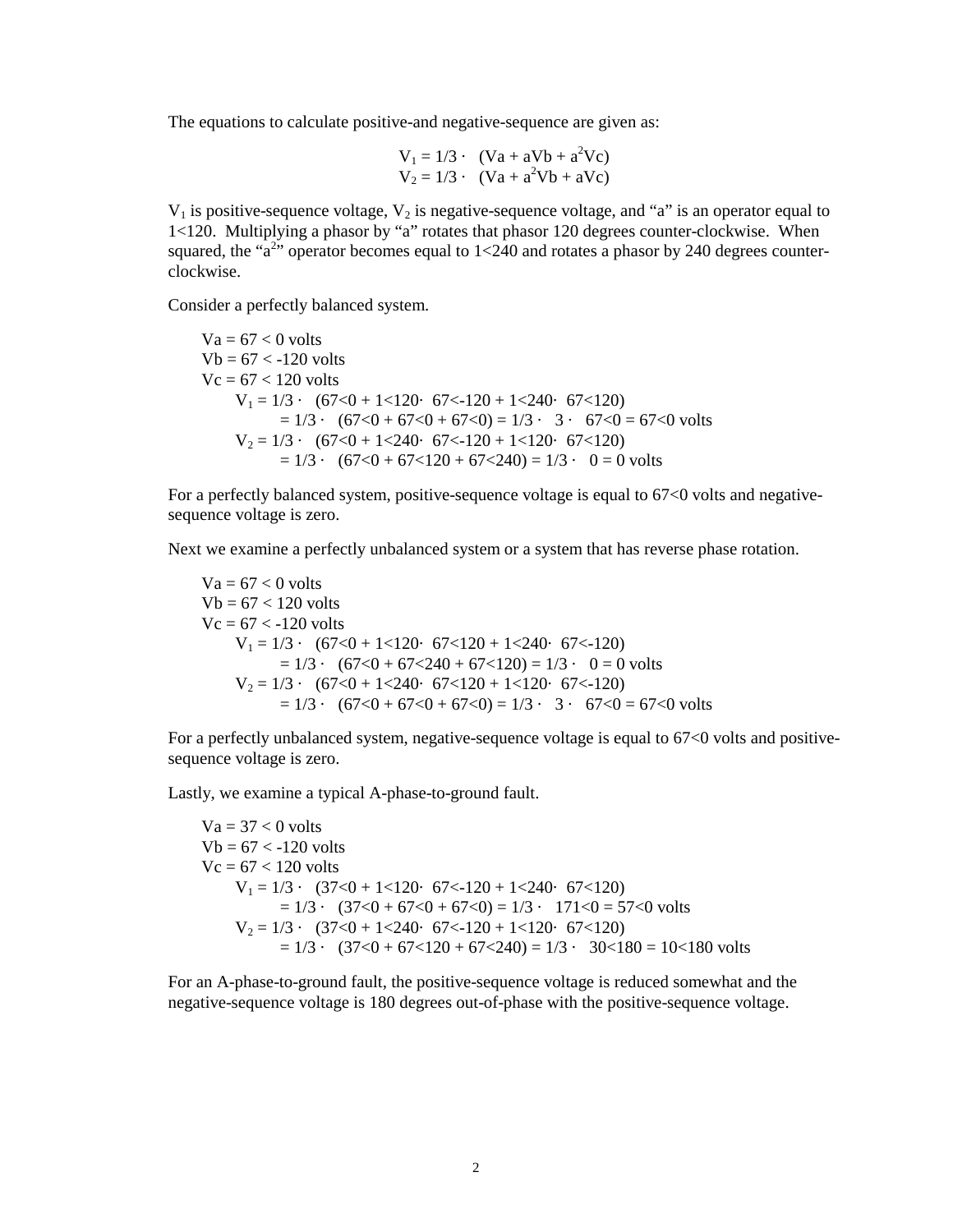#### **TRADITIONAL NEGATIVE-SEQUENCE DIRECTIONAL ELEMENT**

When the term "Negative-Sequence Directional Element" is used, the most commonly thought of element is one that looks at the negative-sequence voltage on, and negative-sequence current through, a transmission line and compares the relative phase angles of the two quantities. A forward fault is declared when the negative-sequence current leads the negative-sequence voltage by 180 degrees minus the characteristic angle of the transmission line. This characteristic can be described by the following equation:

$$
T32Q = |V_2| \cdot |I_2| \cdot \cos \left( \langle -V_2 - (\langle I_2 + MTA \rangle) \right)
$$

T32Q is the "torque" produced by the negative-sequence directional element and MTA is the characteristic angle of the transmission line. A positive torque indicates a fault in the forward direction.



**Figure 1: Traditional Negative-Sequence Directional Element Characteristics** 

For the typical A-phase-to-ground fault in the above section, the A-phase current would lag the A-phase voltage by the MTA of the line. For our simplified system, we will assume an MTA of 90 degrees. Therefore, the A-phase current would appear at an angle of -90 degrees. To calculate the negative-sequence current for this fault, we use the same equation as we used for the negative-sequence voltage substituting current for voltage. This gives:

 $Ia = 9 < -90$  amps  $Ib = 0$  amps  $Ic = 0$  amps  $I_2 = 1/3$  ·  $(Ia + 1 < 240$  ·  $Ib + 1 < 120$  ·  $Ic) = 1/3$  ·  $(9 < -90 + 1 < 240$  ·  $0 + 1 < 120$  · 0)  $= 1/3$  · 9<-90 = 3<-90 amps

The negative-sequence current is 1/3 of the A-phase current and in the same direction (has the same phase angle as the A-phase current).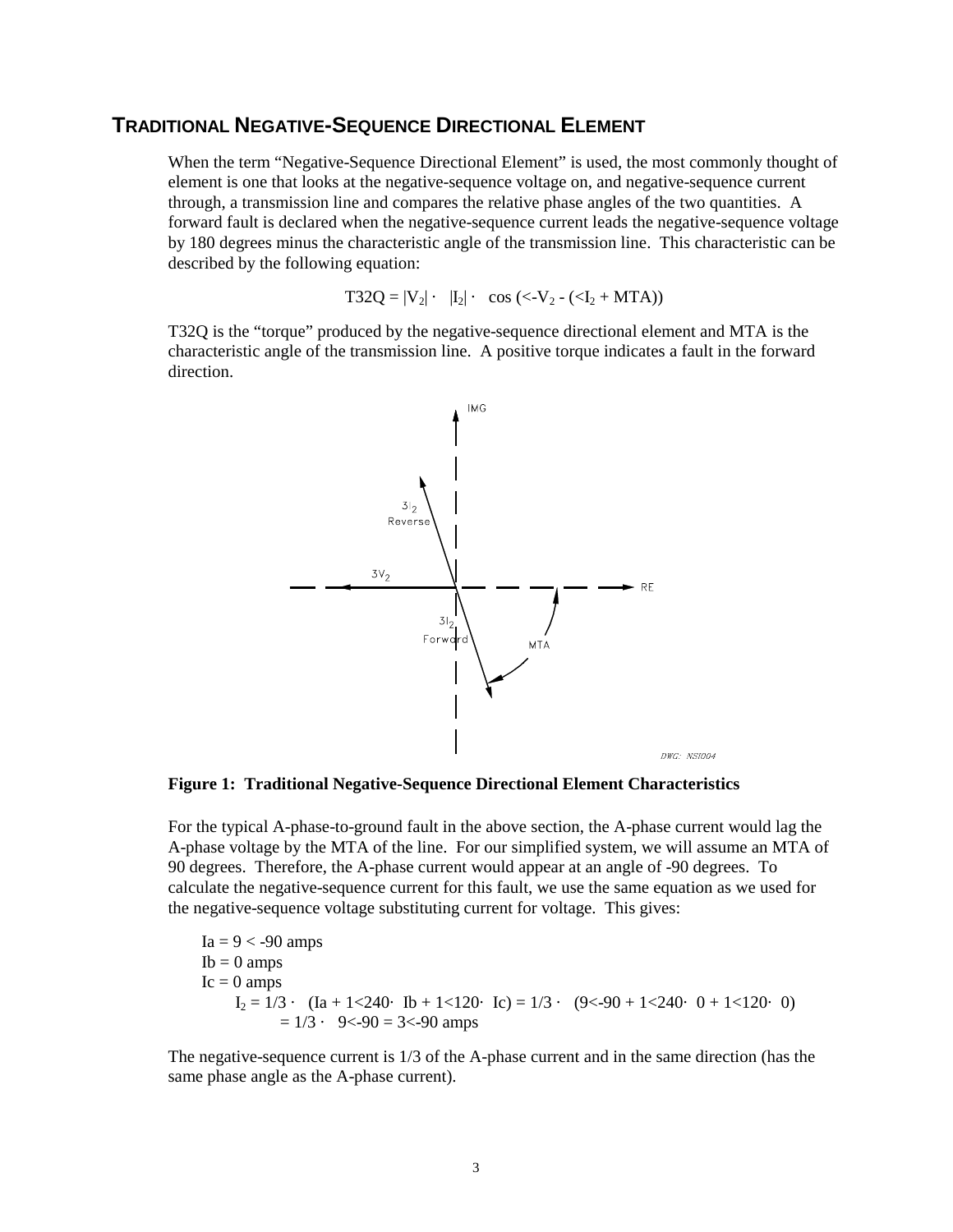Now we can evaluate the torque equation for the traditional negative-sequence directional element.

 $V_2 = 10 < 180$  volts  $I_2 = 3 < -90$  amps  $T32Q = |V_2| \cdot |I_2| \cdot \cos \left( \frac{\langle -V_2 - (I_2 + MTA) \rangle}{\langle -V_2 - (I_2 + MTA) \rangle} \right)$  $= |10 \times 180| \cdot |3 \times 90| \cdot \cos \left( \frac{10 \times 180}{6} \right) \cdot \left( \frac{3 \times 90}{90} \right)$  $= |10| \cdot |3| \cdot \cos (0 - (-90 + 90)) = 30 \cdot \cos (0) = 30 \cdot 1 = 30 \text{ VA}$ 

For this simulated fault, we can see that a positive torque is produced indicating a forward direction.

A reverse fault could be evaluated the same way. All quantities would be the same except the A-phase current (and the resulting negative-sequence current) would be 180 degrees out-of-phase with the previous example. This would result in a negative torque and a reverse directional declaration.

This directional element has been used quite successfully for many years. However, it can be shown that the negative-sequence voltage developed during a fault is inversely proportional to the strength of the source either behind the relay for a forward fault or in front of the relay for a reverse fault. That is, the stronger the source (the lower the source impedance), the less the negative-sequence voltage produced. This fact, coupled with the effect of fault resistance, which tends to lower the amount of fault current (and negative-sequence current) available during a fault, produces a minimum sensitivity for the traditional negative-sequence directional element. You will notice above that the torque produced by this directional element is directly proportional to the negative-sequence voltage and the negative-sequence current available during a fault.

To overcome these limitations, a new negative-sequence directional element was developed.

#### **NEGATIVE-SEQUENCE IMPEDANCE DIRECTIONAL ELEMENT**

The SEL-321 Relay negative-sequence impedance directional element uses the same quantities as we covered in the previous sections but determines direction using a different equation. Instead of relying on the product of negative-sequence voltage and negative-sequence current, the SEL-321 Relay uses the ratio of these two quantities. This ratio of negative-sequence voltage to negative-sequence current gives a resulting negative-sequence impedance.

In general, the directional calculation which occurs is given as:

$$
Z_2 = V_2 / I_2
$$
 or  $3V_2 / 3I_2$ 

As we saw above, the negative-sequence voltage developed for a forward or reverse fault is always negative (for our example,  $V_2 = 10 \lt 180$  or -10 volts). For a forward fault, the negativesequence current lags the driving voltage (the faulted phase voltage) by the MTA of the line and is considered positive. For our example, the negative-sequence current for the forward fault was 3<-90 (lagging the faulted A-phase voltage which was at 0 degrees). For a reverse fault, the negative-sequence current is 180 degrees out-of-phase, or in the reverse direction of the negativesequence current for a forward fault. This direction is considered reverse or negative. For our example, the negative-sequence current for the reverse fault was 3<90.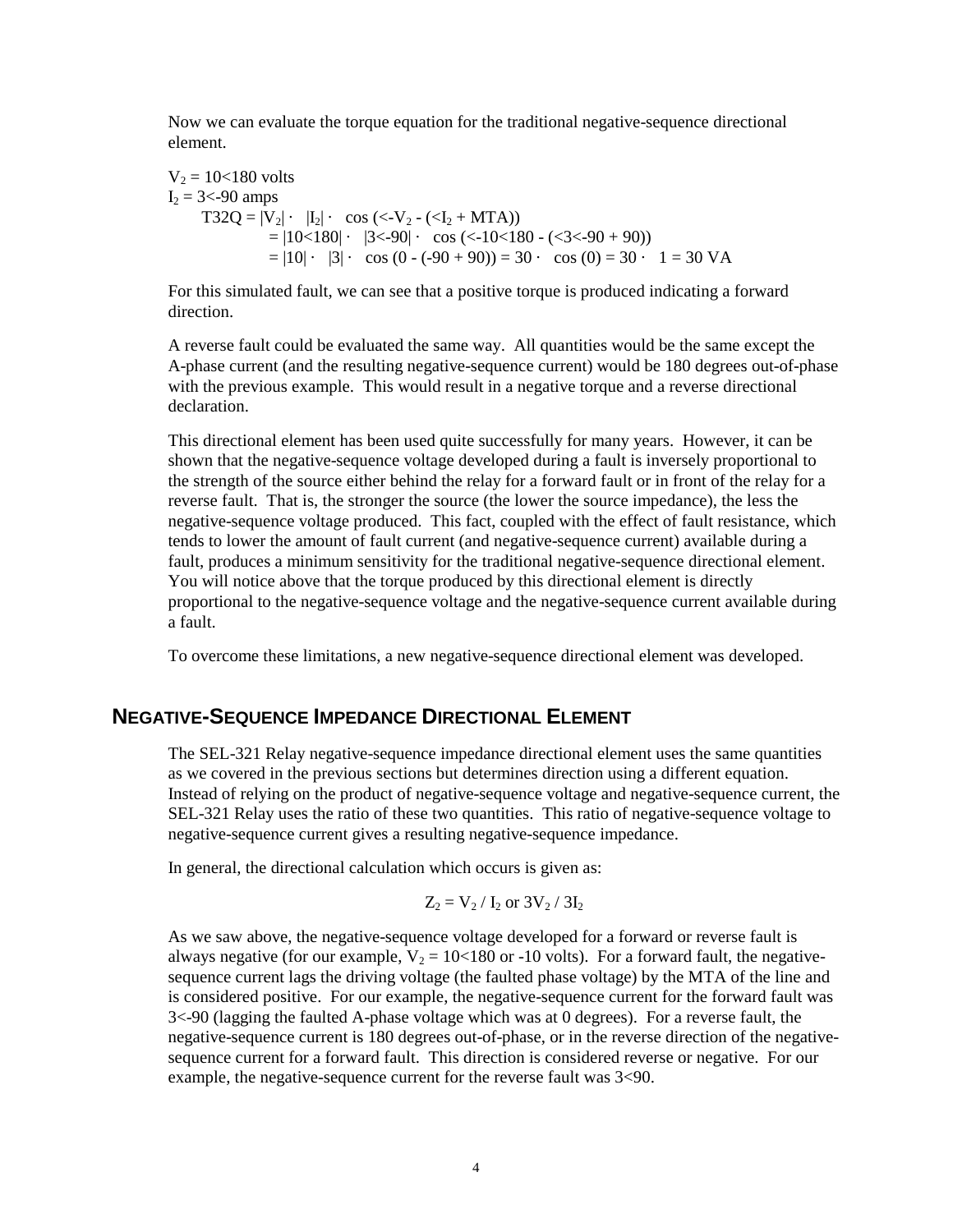Since negative-sequence voltage is always negative, and negative-sequence current is positive for a forward fault and negative for a reverse fault, a simple relationship can be developed. For a forward fault, the negative-sequence impedance is always negative  $(Z_2 =$  negative value / positive value) and for a reverse fault, the negative-sequence impedance is always positive  $(Z_2 =$  negative value / negative value).

To summarize:

 Forward fault  $Z_2 = V_2 / I_2 = 10 \times 180 / 3 \times 90 = 3.33 \times 270$  ohms or ...  $Z_2 = -3.33$  ohms

Reverse fault

 $Z_2 = V_2 / I_2 = 10 \times 180 / 3 \times 90 = 3.33 \times 90$  ohms or ...  $Z_2 = +3.33$  ohms

Since a ratio of voltage to current is used, faults with very little negative-sequence voltage can be detected. As negative-sequence voltage is reduced, negative-sequence impedance tends to zero. As will be covered in the next section, a negative-sequence impedance of essentially zero can be detected and acted upon based on the settings of the element. In general, a negative-sequence impedance of zero will be indicative of a forward fault.

#### **SETTINGS FOR THE NEGATIVE-SEQUENCE IMPEDANCE DIRECTIONAL ELEMENT**

There are five settings required for the negative-sequence impedance directional element in the SEL-321 Relay. These settings consist of a forward and reverse negative-sequence impedance threshold (Z2F and Z2R), a forward and reverse negative-sequence current threshold (50QF and 50QR), and a positive-sequence current restraint factor (a2).

The settings Z2F and Z2R are the main settings for this directional element. Since a reverse fault gives a negative-sequence impedance which is positive and a forward fault gives a negativesequence impedance which is negative, Z2R is always set more positive than Z2F. For practically every application,  $Z2F$  can be set for  $\frac{1}{2}$  the positive-sequence impedance of the line and Z2R can be set equal to  $Z2F + 0.1$  ohms. Any measured negative-sequence impedance which is less than the Z2F setting is declared as a forward fault and any measured negativesequence impedance which is more than Z2R is considered a reverse fault.

The 50QF and 50QR settings act as fault detectors for forward and reverse faults respectively. These elements act on  $3I_2$ , not  $I_2$ . For a forward fault declaration, the magnitude of  $3I_2$  must exceed the 50QF setting. For a reverse fault declaration, the magnitude of  $3I_2$  must exceed the 50QR setting. Typical settings for these elements are  $50QF = 0.5$  amps and  $50QR = 0.25$  amps.

The positive-sequence current restraint factor acts as a supervisory condition for the directional element. The negative-sequence impedance directional element detects all unbalanced fault types and is not intended for balanced faults (three-phase faults). Line asymmetries result in a small amount of negative-sequence current and thereby negative-sequence voltage being present during balanced three-phase faults. The a2 element prevents the negative-sequence impedance directional element from operating by requiring the negative-sequence current  $(I_2)$  to exceed the positive-sequence current times the a2 setting. Typical settings for the a2 element are 0.07 to 0.1 (this setting is a ratio and therefore unitless).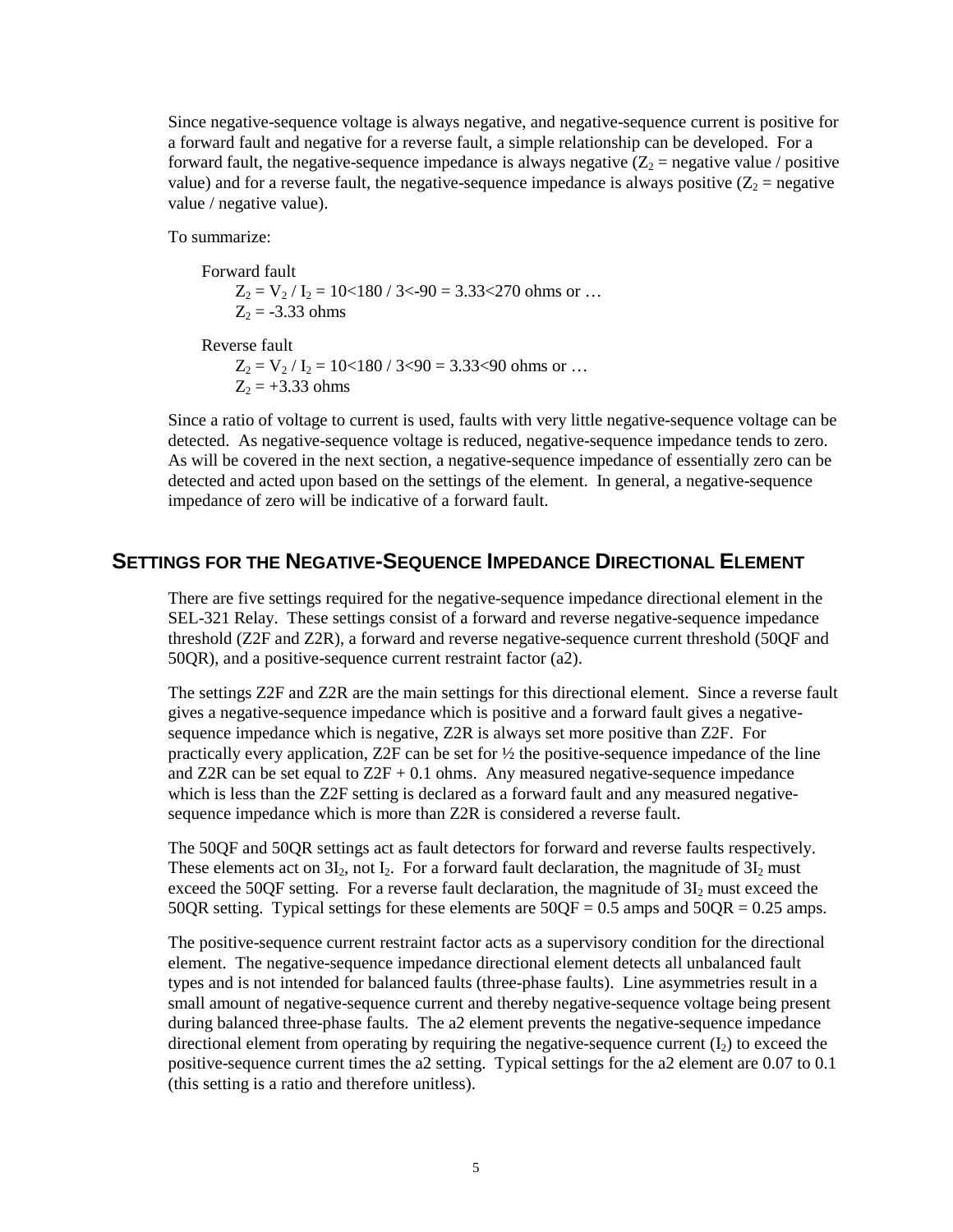#### **TESTING THE NEGATIVE-SEQUENCE IMPEDANCE DIRECTIONAL ELEMENT**

To test the negative-sequence impedance directional element, we will need to know the values for the above five settings; Z2F, Z2R, 50QF, 50QR, and a2. In addition, we will need to know the characteristic angle of the line which is given with the Z1ANG setting.

For this example, we will use the following settings:

 $Z2F = 3.9$  ohms  $Z2R = 4.0$  ohms  $50OF = 0.5$  amps  $50QR = 0.25$  amps  $a2 = 0.1$  $Z1$ ANG = 83.97 degrees

Next we will prepare the SEL-321 Relay. We are interested in testing only the directional element so we will isolate the forward and reverse outputs of the directional element. A forward directional decision is indicated by the 32QF Relay Word bit and a reverse directional decision is indicated by the 32QR Relay Word bit. To assign these Relay Word bits to individual output contacts, issue the following commands from Access Level 2 in the SEL-321 Relay.

```
=>>SET L OUT7 TERSE 
SELogic group 1
OUT7 =NA 
  ? 32QR 
OUT8 =NA 
  ? 32QF 
OUT9 =NA 
  ? END 
Save changes (Y/N) ? Y 
Settings saved
```
Any outputs may be used. This example is using Output 7 to indicate a reverse decision and Output 8 to indicate a forward decision.

We will also disable loss-of-potential (LOP) logic by making the following settings. Disabling the LOP logic will prevent this logic from asserting during the testing. When LOP logic asserts, the negative-sequence impedance directional element defaults to a forward decision. A typical pickup for the LOP logic is 14 volts of negative-sequence voltage which is easy to achieve during testing.

```
=>>SET ELOP TERSE 
GROUP 1 
Enable Loss-of-Potential: (Y/N) ELOP = Y ? N 
Loss-Of-Potential Delay: (TDPU)(1-60 cyc) LOPD = 3.00 ? END 
Save changes (Y/N) ? Y 
Settings saved
```
To test the negative-sequence directional element, the outputs assigned to 32QR and 32QF will need to be monitored. In this example, these are Outputs 7 and 8.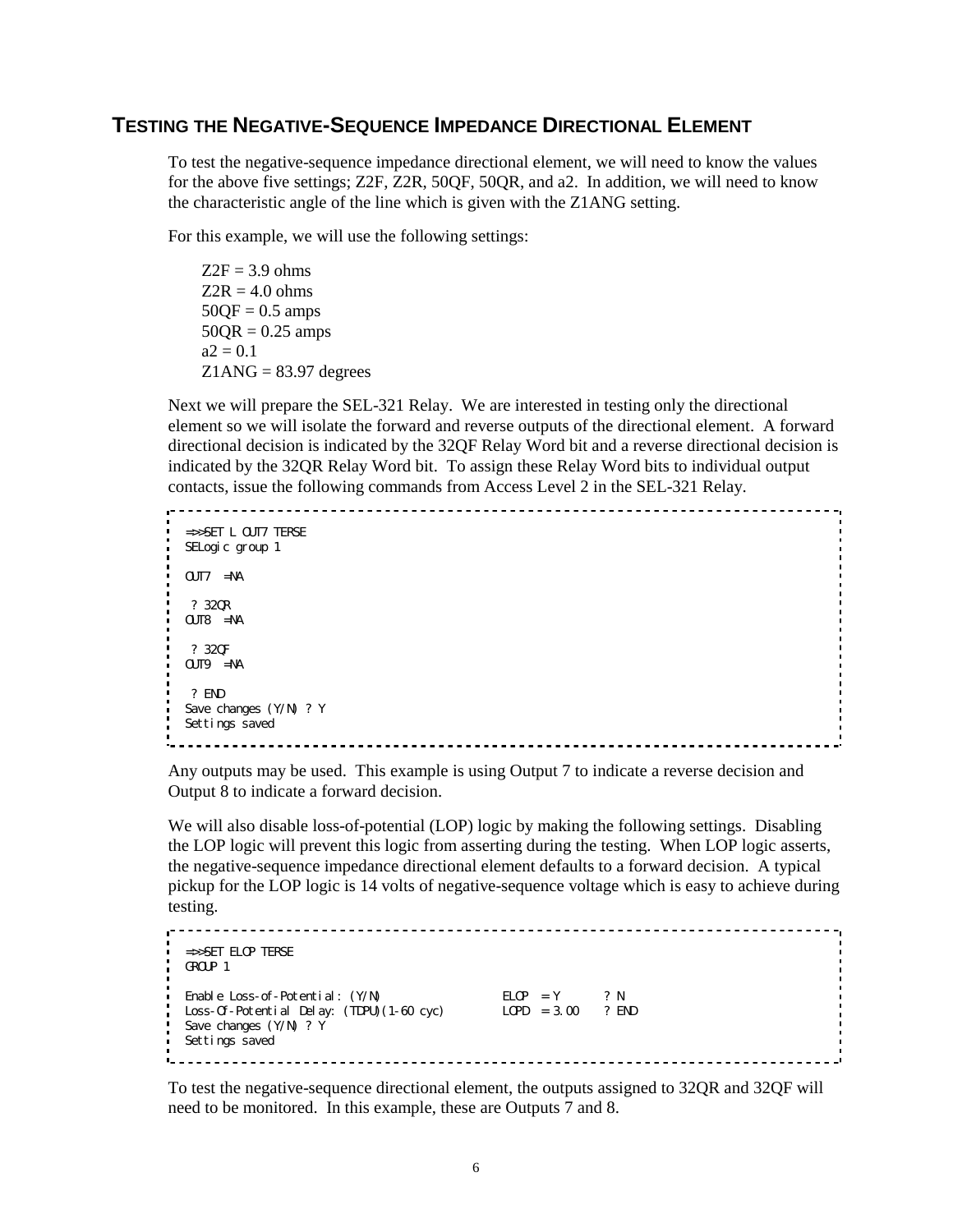To calculate pickup and dropout values, we will use the equation  $Z_2 = V_2 / I_2$  or  $3V_2 / 3I_2$ . We will apply a simulated single-phase-to-ground fault and monitor the directional element.

To calculate negative-sequence voltage and negative-sequence current for our phase-to-ground fault, we will use simplified equations.

• Negative-Sequence Current, Single-Phase

We will assume a radial system so that only a single-phase current is involved. That way,  $3I_2$ will equal the faulted phase current in magnitude and angle.

$$
I_2 = 1/3 \cdot (Ia + a^2Ib + aIc)
$$
  
if Ib = Ic = 0, then  

$$
3I_2 = Ia
$$

• Negative-Sequence Voltage, Single-Phase

If a single-phase voltage source is used, the same principle holds true.  $3V_2$  will equal the single-phase voltage applied in magnitude and angle.

$$
V_2 = 1/3 \cdot (Va + a^2Vb + aVc)
$$
  
if Vb = Vc = 0, then  

$$
3V_2 = Va
$$

• Negative-Sequence Voltage, Three-Phase

In our negative-sequence voltage calculation above, we saw that for balanced phase angles (0, -120, 120),  $3V_2$  = 'healthy phase voltage' - 'faulted phase voltage' at a phase angle 180 degrees opposite of the faulted phase voltage. That is, our example used:

$$
Va = 37<0
$$
  
 
$$
Vb = 67<-120
$$
  
 
$$
Vc = 67<120
$$
  
 
$$
3V_2 = 67 - 37 = 30<180
$$
 volts

Use these equations to determine negative-sequence voltage and current for testing purposes.

Next, calculate the pickups for each of the negative-sequence impedance thresholds.

 $Z2F = 3.9 \text{ ohms} = 3V_2 / 3I_2$ therefore,  $3I_2 = 3V_2 / Z2F = 3V_2 / 3.9$ 

Choose a suitable value of  $3V_2$  which gives a reasonable (and obtainable)  $3I_2$ . For this example, a negative-sequence voltage of  $3V_2 = 30$  volts will work fine.

 $3I_2 = 3V_2 / Z2F = 30 / 3.9 = 7.69$  amps

Do the same calculation for the reverse pickup.

 $Z2R = 4.0 \text{ ohms} = 3V_2 / 3I_2$ therefore,  $3I_2 = 3V_2 / Z2R = 30 / 4.0 = 7.5$  amps

Apply  $3V_2 = 30 \lt 180$  volts to the relay by one of the two methods described above.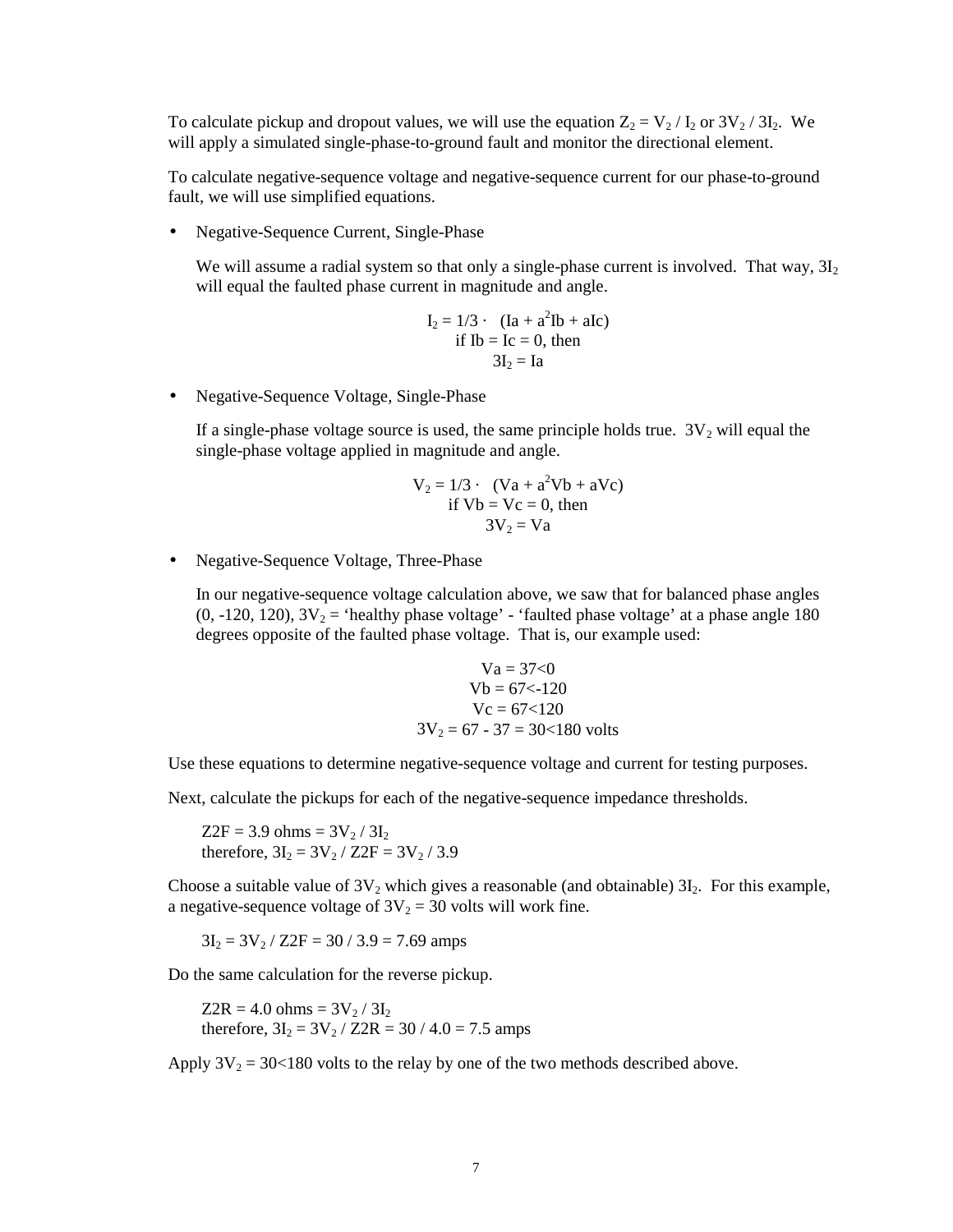| Single-Phase          | Three-Phase            |
|-----------------------|------------------------|
| $Va = 30 < 180$ volts | $Va = 37<0$ volts      |
|                       | $Vb = 67 < -120$ volts |
|                       | $V_c = 67 < 120$ volts |

Next, apply the current and slowly raise the magnitude keeping the phase angle constant. Since both thresholds in this example are positive (Z2F=3.9 ohms, Z2R=4.0 ohms) indicating a reverse fault, the current applied will have a phase angle of 180 degrees out-of-phase for a forward fault. We are using A-phase for this example so a forward fault would have an angle of  $\langle Va - MTA$  or  $0 - 83.97 = -83.97$  degrees. Add 180 to this to get 96.03 degrees for the test angle.

Adjust the current phase angle to +96.03 degrees and slowly raise the current applied to the Ia input on the relay. At the 50QR setting of 0.25 amps, the 32QR element should pick up indicating a reverse fault. At the Z2R threshold of 7.5 amps, the 32QR element should drop out. At the Z2F threshold of 7.69 amps, the 32QF element should pickup.



**Figure 2: Both Z2R and Z2F are Positive** 

For most applications, Z2F and Z2R will be set to positive values. It is possible to encounter situations where Z2R and Z2F are negative. Specifically, two other conditions can occur: Z2R is positive and Z2F is negative or Z2R and Z2F are both negative. Testing these two conditions require a slight modification to the above procedures.

If Z2R is positive and Z2F is negative, two separate tests must be ran to test the entire directional element. First, start with the current phase angle adjusted for a reverse fault and slowly raise the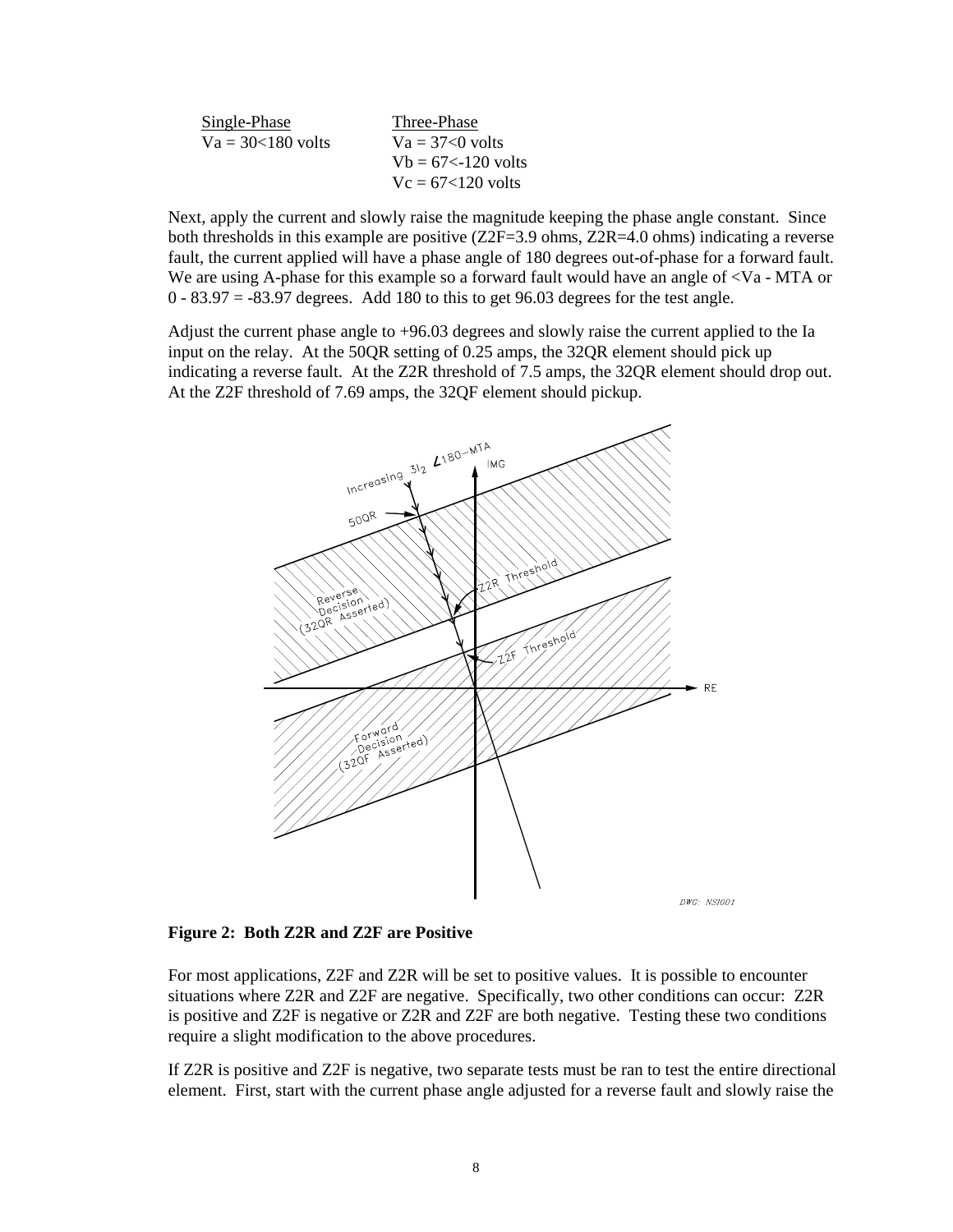current. At the 50QR setting, 32QR will assert. As the current is raised further, the 32QR element will drop out at the calculated Z2R threshold. Next, start with the current phase angle adjusted for a forward fault and slowly raise the current. At the 50QF setting the 32QF element will assert. As the current is raised further, the 32QF element will drop out at the calculated Z2F threshold.



**Figure 3: Z2R is Positive and Z2F is Negative** 

If Z2R and Z2F are both negative, only one test is needed to test the entire directional element. Adjust the current phase angle for a forward fault and slowly raise the current magnitude. At the 50QF setting, 32QF will assert. As the current is raised further, the 32QF element will drop out at the calculated Z2F threshold. As the current is raised further, the 32QR element will assert as the current magnitude reaches the calculated Z2R threshold.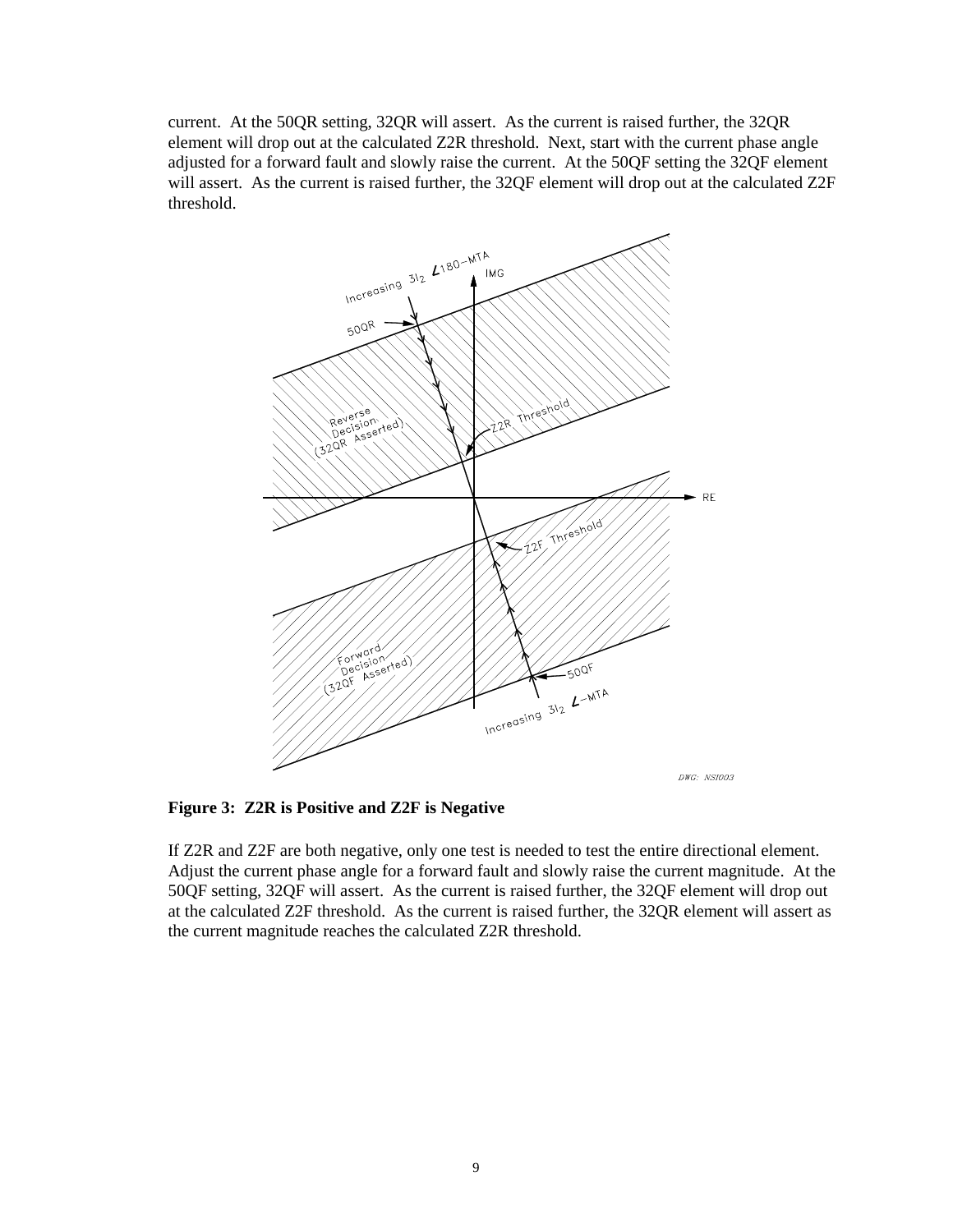

**Figure 4: Both Z2R and Z2F are Negative** 

## **SUMMARY**

To test the negative-sequence impedance directional element:

- 1. Determine the settings for Z2R and Z2F by examining the SEL-321 Relay settings.
- 2. Calculate the pickup current (3I<sub>2</sub>) for these values using the equations  $3I_2 = 3V_2 / Z2R$  for the reverse threshold and  $3I_2 = 3V_2 / Z2F$  for the forward threshold.
- 3. Select a suitable  $3V_2$  test voltage to apply which gives reasonable (and obtainable)  $3I_2$  values for the reverse and forward threshold tests.
- 4. Apply the selected  $3V_2$  using a single-phase voltage (at an angle of 180) or three-phase voltage (with the voltage at 0 degrees depressed) as discussed above.
- 5. When both (Z2R and Z2F) thresholds are positive, apply A-phase current at an angle of 180 MTA. Slowly raise the current watching as the reverse element (32QR) picks up at the 50QR setting and drops out at the calculated reverse threshold. Continue to raise the current watching as the forward element picks up at the calculated forward threshold.